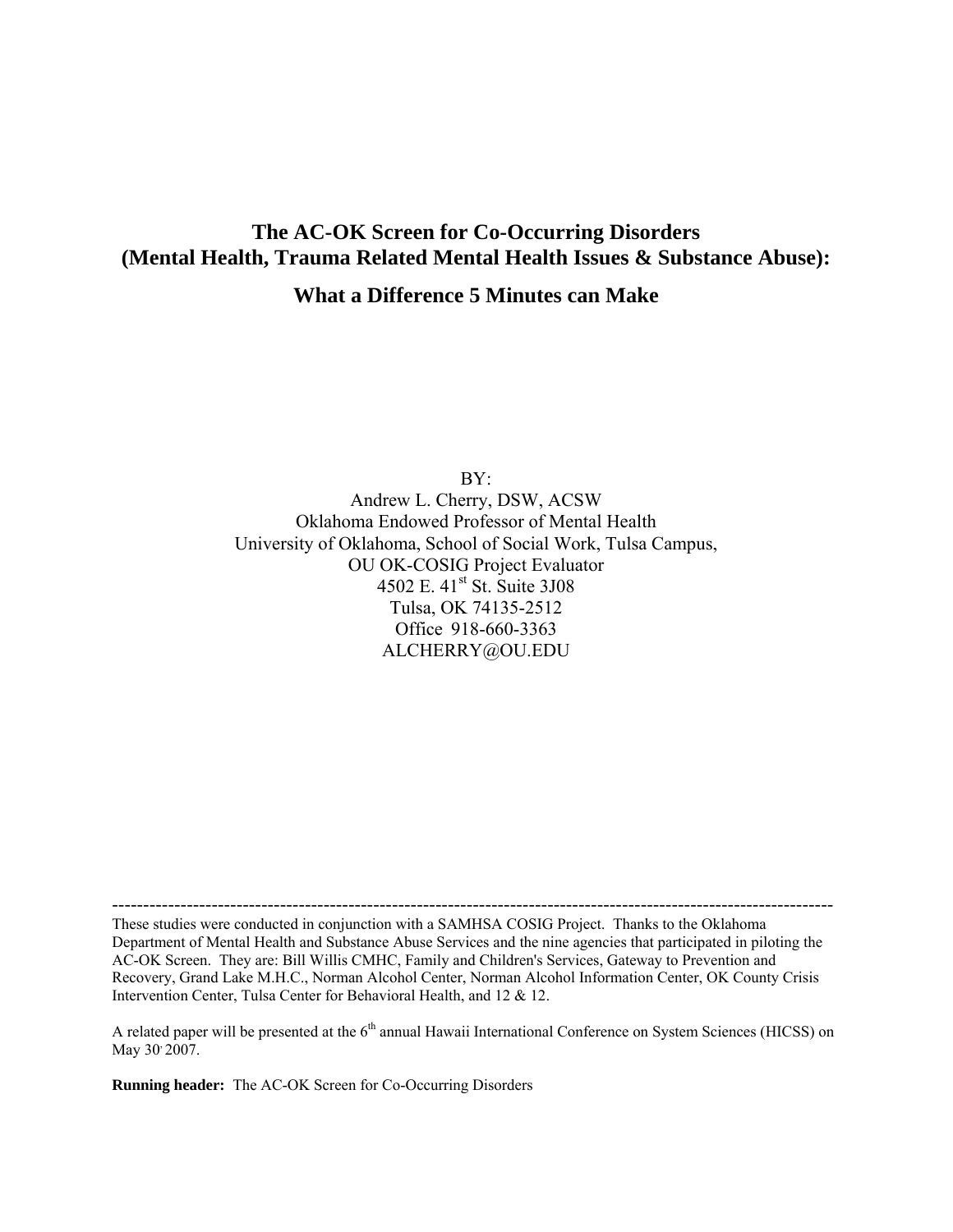# **Brief Overview**

Screening for the co-occurring disorders of mental health and substance abuse has been recognized as a best practice (SAMHSA, 2005). Universal screening, however, is far from being a reality. The AC-OK Screen for Co-Occurring Disorders is a rapid-response screen instrument designed to identify the co-existing disorders of mental health and trauma related mental health issues, and substance abuse. The findings are based on two studies. The pilot study was based on a sample of 234 respondents. The second study was based on a sample of 3,608 respondents who were screened between February and November of 2006. The participants were seeking treatment from one of four mental health centers, one of three substance abuse treatment providers, or one of two programs that have a residential program for people with a co-occurring disorder. The analysis of the data paints a disturbing picture of the treatment experiences for the 1,250 people who presented with the symptoms associated with a co-occurring disorder of mental health and substance abuse. The findings also illustrate the difference 5 minutes can make when it is used to screen for a co-occurring disorder.

The need for better treatment options for people with a co-occurring disorder received critical support when the 2002 National Survey on Drug Use and Health in the United States reported that over 22% of adults with a serious mental illness and those who abuse alcohol or other drugs have a co-occurring problem of mental health and substance abuse. A recent study of 23,000 people, admitted to a mental health or a substance abuse treatment program in Oklahoma, found that some 35% could be diagnosed with a co-existing mental health and substance abuse disorder (See OK-COSIG Year-End Report, 2006 at: http://facultystaff.ou.edu/C/Andrew.L.Cherry-1.Jr/okcosig\_project.htm).

One of the major barriers to identifying people with a co-existing disorder has been the cost involved in assessment. This process has typically required two assessments. One assessment focused on mental health disorders. The second focused on substance abuse disorders. To eliminate part of this burden, a rapid-response screen was developed. The AC-OK Screen for Co-Occurring Disorders (Mental Health, Trauma Related Mental Health Issues & Substance Abuse) is intended to help determine if the person requesting help needs to be clinically assessed for a co-existing mental health and substance abuse problem. The process used to determine the psychometric properties of this screen was first to verify that the questions in each of the subscales (mental health and substance abuse items) were conceptually related and if they could be reduced in number. The Factor Analysis Extraction procedure helped answer these questions. The Varimax rotated two factor solution indicates that there are two clearly separate conceptual dimensions and the number of items in the two scales could *not* be reduced. The factor solution also accounted for 57.25% of the variance among those being screened. Second, Cronbach Alpha coefficients were used as a statistical measure of the internal consistency of each of the two subscales. The Cronbach Alpha for the Mental Health screen was very good ( $\alpha$  = .79). The Cronbach Alpha for the Substance Abuse Screen was excellent ( $\alpha$  = .89).

Sensitivity and specificity were examined against the Client Assessment Record (CAR) assessment, the Addiction Severity Index (ASI) assessments, and the Axis I primary and secondary diagnoses (see Table 1). In this population, the AC-OK Screen (which takes five minutes to administer) agreed with the CAR\_substance abuse scale in 90.5% of cases that the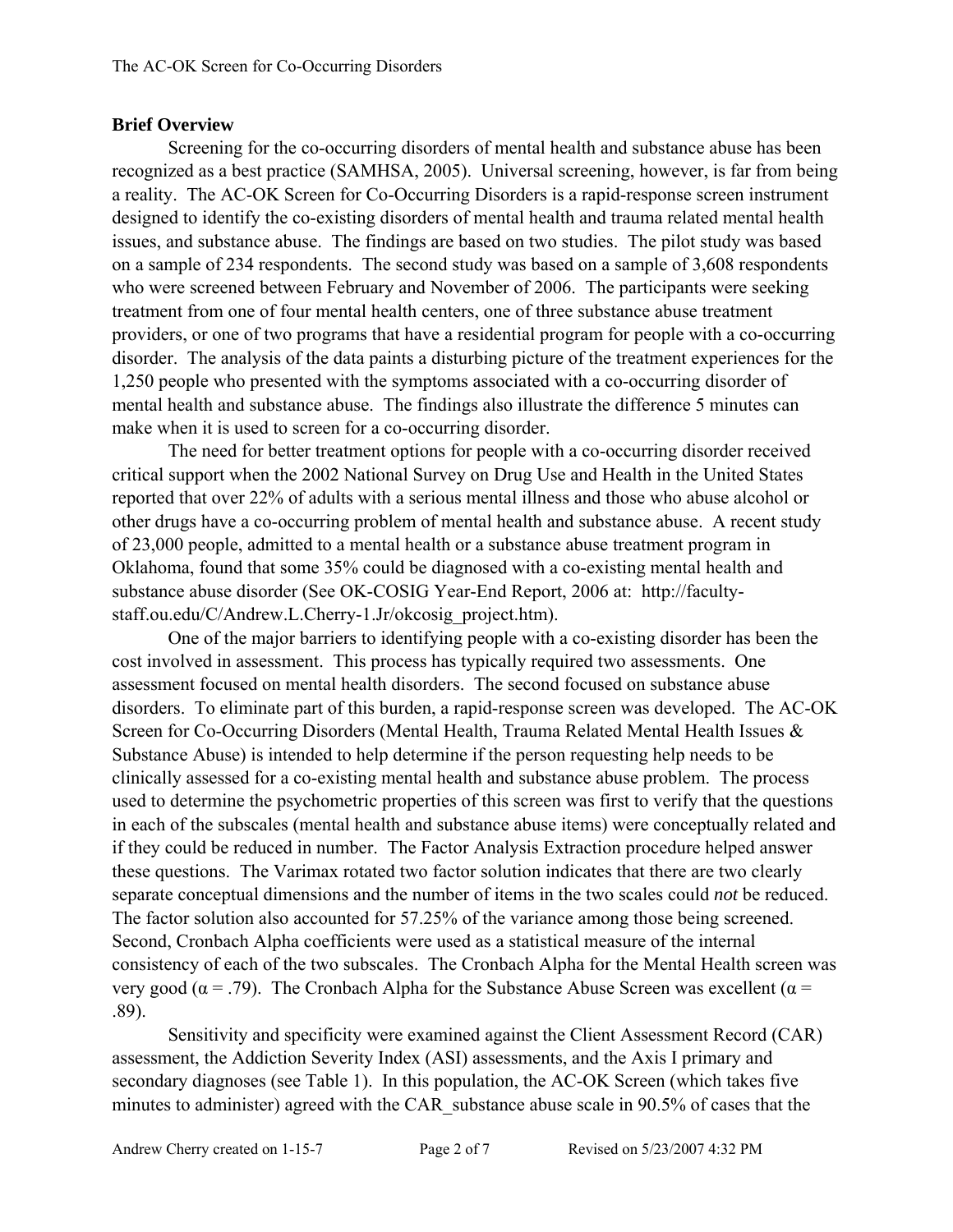individual needed to be fully assessed for a co-occurring disorder. The AC-OK Screen agreement with the ASI\_psychiatric scale was even more impressive. The AC-OK Screen agreed with the ASI psychiatric scale in 96% of the cases that the individual needed a full assessment for a co-occurring disorder. Finally, the AC-OK Screen (which takes five minutes to administer) agreed with the DSM-IV diagnosis of a co-occurring disorder in 91% of the cases.

The AC-OK Screen also has a high level of *sensitivity*.As a result, the subscales produce a fair number of false positives. However, because the intent of the screen was to miss very few people who presented with symptomology associated with a co-occurring disorder, a higher number of false positives are considered acceptable. It is far more costly to miss a person needing treatment than it is to assess a few extra people. In practice, the AC-OK Screen will identify about twice as many people that will need a full assessment than will later be found to have a co-occurring disorder. If the AC-OK Screen becomes part of an intake protocol, 70% of those seeking services will need to be fully assessed for a co-existing disorder.

Although many of the barriers to universal screening for a co-occurring disorder are still intact (training, time involved, cost, and an infrastructure where everyone seeking mental health or substance abuse services is screened), the *lack of a rapid response, co-occurring screen* that is accurate, takes little training, and is easy to administer—*has been eliminated*. The statistical analysis of the AC-OK Screen has shown that this screen is highly reliable, valid, very sensitive, and has high levels of specificity**.**

What difference can 5 minutes make to a person who is seeking help for a co-existing disorder? Determining that a person has a co-existing disorder when he or she first asks for help can save an average of four and a half years of that person's life. In this data there is over a four year (4.4 yrs) difference in the average age of people in this study seeking treatment in a substance abuse treatment program (32.87 yrs) and those seeking help from a program providing treatment for a co-existing disorder (37.31 yrs). People with a co-occurring disorder are also slightly more likely to be involved in the criminal justice system. More people with a cooccurring disorder tend to enter treatment struggling with suicidal ideations. They tend to have more problems with substance abuse than others entering treatment for addiction. Yet, people with a co-occurring disorder are likely to have fewer problems with psychoses and anxiety disorders. They usually have a higher level of education. And, they tend to be more committed to treatment (based on the percentage of voluntary admissions, and the high number who complete treatment) (See: http://faculty-staff.ou.edu/C/Andrew.L.Cherry-1.Jr/AC-CODScreenPg.htm).

Using the AC-OK Screen for Co-Occurring Disorders (Mental Health, Trauma Related Mental Health Issues & Substance Abuse) could be the most valuable 5 minutes in the clinical experience of a person seeking help, considering the costs to the individual and the cost to society when a co-existing disorder goes unrecognized.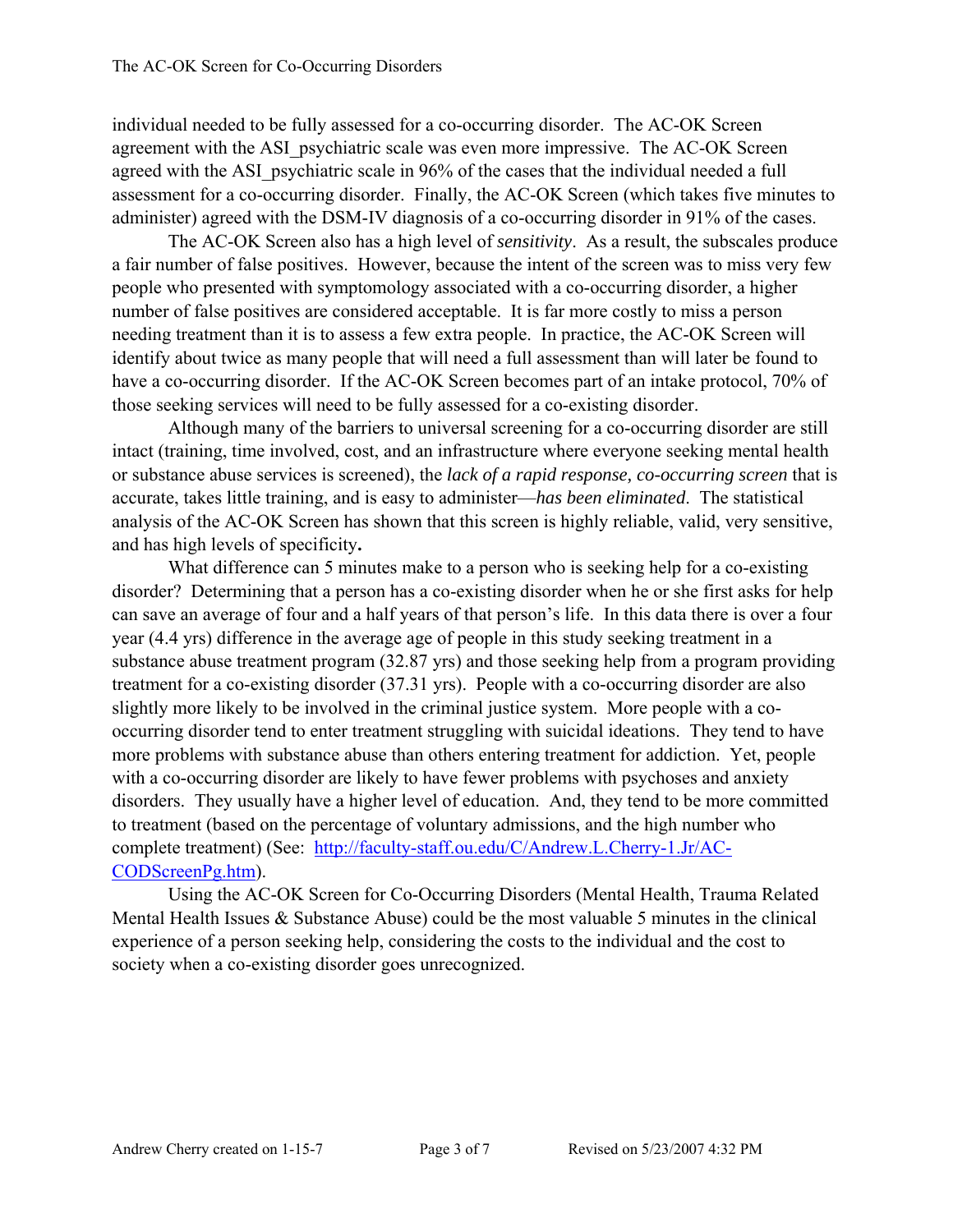#### **Instrument Description & Properties**

- **Name: AC-OK Screen for Co-Occurring Disorders (Mental Health, Trauma Related Mental Health Issues & Substance Abuse**
- **Purpose:** The AC-OK Screen for Co-Occurring Disorders (Mental Health, Trauma Related Mental Health Issues & Substance Abuse) was designed to determine if a person who asks for help from either a mental health agency or a substance abuse treatment agency needs to be assessed for the possible co-occurring disorders of Mental Health, Trauma Related Mental Health Issues, and Substance Abuse.
- **Background:** AC-OK Screen for Co-Occurring Disorders is based on two previous studies designed to test the reliability, validity, sensitivity, and specificity of a screen designed encompass three domains (mental health, substance abuse, and trauma related mental health issues). The pilot study analysis was based on screens completed on 234 people seeking treatment from either a mental health or substance abuse treatment agency. The analysis of the second study was based on responses from 3,608 people seeking treatment from either a mental health or substance abuse treatment agency.
- **Scoring:** One (1) "Yes" answer on any of the three (3) domains (Mental Health, Trauma Related Mental Health Issues, and Substance Abuse) indicates that an additional assessment(s) is needed in that domain.
	- The items associated with each scale domains are:

| Mental Health Issues:                                                        | $7\Box$ , $8\Box$ , $9\Box$ , $10\Box$ , $11\Box$ $12\Box$ , $13\Box$ |
|------------------------------------------------------------------------------|-----------------------------------------------------------------------|
| Trauma Related Mental Health Issues: $14 \n\begin{bmatrix} 15 \end{bmatrix}$ |                                                                       |
| Substance Abuse Issues:                                                      | $1$ , $2$ , $3$ , $4$ , $5$ , $6$                                     |

- **Reliability:** Reliability of the Screen scales: Mental Health scale ( $\alpha$  = .79). Substance Abuse scale ( $\alpha$  = .89)
- **Validity:** The items used in this instrument are similar to items used in familiar assessments instruments such as the CAR, the ASI, ASAM, the BSI, the MMPI, etc.

#### **Specificity and Sensitivity:**

 To determine specificity, the findings of the screen were compared to the CAR-psy, the ASI-psy, and the DSM-IV diagnosis. In this caparison the screen matched the assessment in over 90% of the cases on which assessment information was available.

#### **Reading level of Screen:**

Flesch Reading ease: .61 Flesch-Kincaid Grade Level: 6.5

#### **Primary References:**

 Detailed reports are available on each of these studies at http://facultystaff.ou.edu/C/Andrew.L.Cherry-1.Jr/AC-OK CODScreenPg.htm

**Availability:** This screen is copyrighted. Anyone or any agency can use it without charge or permission from the author. It should not be commercialized or sold by any party under any conditions. A copy of the AC-OK Screen for Co-Occurring Disorders can be downloaded from http://faculty-staff.ou.edu/C/Andrew.L.Cherry-1.Jr/AC-OK CODScreenPg.htm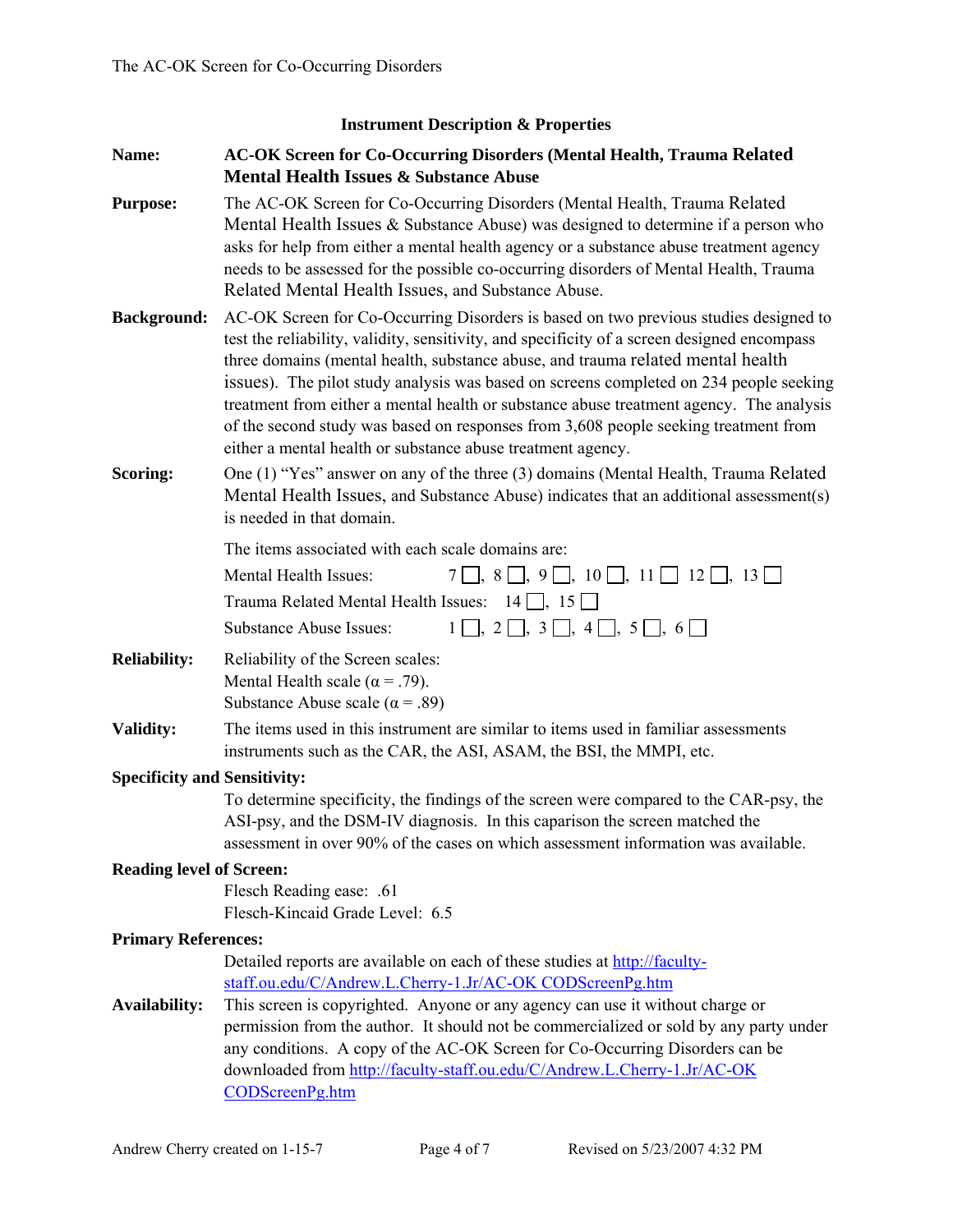#### **References and Bibliography**

- Carey, K. B., & Correia, C. J. (1998). Severe mental illness and addictions: assessment considerations. *Addictive Behaviors, 23*(6), 735-748.
- Cattell, R. B. (1996). The screen test for the number of factors. *Multivariate Behavioral Research, 1*, 245- 276.
- Clement, J. A., Williams, E. B., & Waters, C. (1993). The client with substance abuse/mental illness: Mandate for collaboration. *Archives of Psychiatric Nursing, 7*(4), 189-196.
- Crawford, V., Crome, I. B., & Clancy, C. (2003). Co-existing Problems of Mental Health and Substance Misuse (Dual Diagnosis): a literature review. *Drugs: Education, Prevention & Policy, 10*(2), 1- 74.
- Dawe, S., Loxton, N. J., Hides, L., Kavanagh, D. J. & Mattick, R. P. (eds.). (2002). *Monograph No 48: Review of diagnostic screening instruments for alcohol and other drug use and other psychiatric disorders.* Canberra, Australia: The National Drug Strategy, Commonwealth Department of Health and Ageing.
- Drake, R. E., & Mueser, K. T. (1996). The course, treatment, and outcome of substance disorder in persons with severe mental illness., *American Journal of Orthopsychiatry, 66*(1), 42-51.
- Flynn, L. M. (1993). Political impact of the family-consumer movement. *National Forum, 73*(1), 8-12.
- Guadagnoli, E., & Velicer, W. F. (1988). Relation to sample size to the stability of component patters. *Psychological Bulletin, 103*, 265-275.
- Health-Canada. (2002). *Best Practices Concurrent Mental Health & Substance Use Disorders.* Ottawa: Minister of Public Works and Government Services.
- Kaiser, H. F. (1974). An index of factorial simplicity. *. Psychometrika, 39*(31-36.).
- Lehman, A. F. (1996). Heterogeneity of person and place: Assessing co-occurring addictive and mental disorders. *American Journal of Orthopsychiatry, 66*(1), 32-41.
- Mayfield, D., McLeod, G., & Hall, P. (1974). The CAGE questionnaire: Validation of a new alcoholism screening instrument. *American Journal of Psychiatry, 131*(10), 1121-1123.
- Meisler, N., Blankertz, L., Santos, A. B., & Mckay, C. (1997). Impact of assertive community treatment on homeless persons with co-occurring severe psychiatric and substance use disorders. *Community Mental Health Journal, 33*(2), 113-122.
- Rosenberg, S. D., Wolford, G.L., Mueser, K.T., Oxman, T.E., Vidaver, R.M., Carrieri, K.L., & Luckoor, R. (1998). Dartmouth Assessment of Lifestyle Instrument (DALI): A substance use disorder screen for people with severe mental illness. *American Journal of Psychiatry, 155*(2), 232-238.
- SAMHSA. (2002). *Report to Congress on the Prevention and Treatment of Co-occurring Substance Abuse Disorders and Mental Disorders, Substance Abuse and Mental Health Services Administration.* Washington, D.C.: U. S. Department of Health and Human Services, Center for Mental Health Services.
- SAMHSA. (2005). *Substance abuse treatment for persons with a co-occurring disorder: A treatment improvement protocol (TIP) 42*. Washington, D. C.: U.S. Department of Health and Human Services, DHHS.
- Zwick, W. R., & Velicer, W. F. (1986). Comparison of five rules for determining the number of components to retain. *Psychological Bulletin, 99*, 432-442.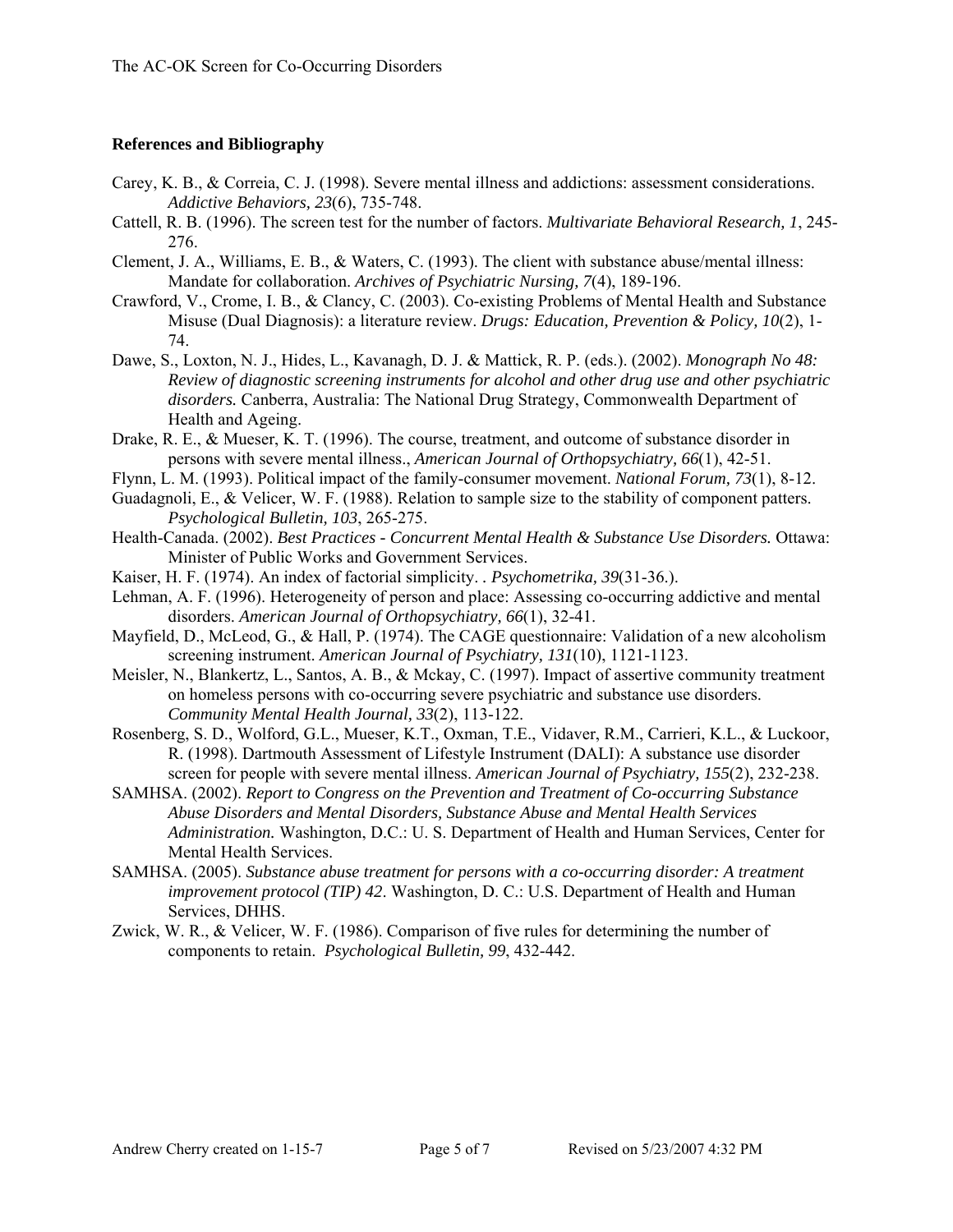## **AC-OK Screen for Co-Occurring Disorders (Mental Health, Trauma Related Mental Health Issues & Substance Abuse)**

|    | During the past year:                                                                                                                                                            |                            |
|----|----------------------------------------------------------------------------------------------------------------------------------------------------------------------------------|----------------------------|
|    | 1. Have you been preoccupied with drinking alcohol and/or using other drugs?                                                                                                     | $Yes$ No                   |
| 2. | Have you experienced problems caused by drinking alcohol and/or using other<br>drugs, and you kept using?                                                                        | $\exists$ Yes $\Box$ No    |
| 3. | Do you, at times, drink alcohol and/or used other drugs more than you intended?                                                                                                  | $\Box$ Yes $\Box$ No       |
|    | 4. Have you needed to drink more alcohol and/or use more drugs to get the<br>same effect you used to get with less?                                                              | $Yes \tNo$                 |
| 5. | Do you, at times, drink alcohol and/or used other drugs to alter the way you feel?                                                                                               | $\Box$ Yes $\Box$ No       |
| 6. | Have you tried to stop drinking alcohol and/or using other drugs, but couldn't?                                                                                                  | $\Box$ Yes $\Box$ No       |
| 7. | Have you experienced serious depression (felt sadness, hopelessness, loss of<br>interest, change of appetite or sleep pattern, difficulty going about your<br>daily activities)? | $\Box$ Yes $\Box$ No       |
| 8. | Have you experienced thoughts of harming yourself?                                                                                                                               | $\Box$ Yes $\Box$ No       |
| 9. | Have you experienced a period of time when your thinking speeds up and you<br>have trouble keeping up with your thoughts?                                                        | $\Box$ Yes $\Box$ No       |
|    | 10. Have you attempted suicide?                                                                                                                                                  | $\Box$ Yes $\Box$ No       |
|    | 11. Have you had periods of time where you felt that you could not trust family<br>or friends.                                                                                   | $\bigcap$ Yes $\bigcap$ No |
|    | 12. Have you been prescribed medication for any psychological or emotional                                                                                                       |                            |
|    | problem?                                                                                                                                                                         | $\Box$ Yes $\Box$ No       |
|    | 13. Have you experienced hallucinations (heard or seen things others do not<br>hear or see)?                                                                                     | $\Box$ Yes $\Box$ No       |
|    | 14. Have you ever been hit, slapped, kicked, emotionally or sexually hurt, or<br>threatened by someone?                                                                          | $\bigcap$ Yes $\bigcap$ No |
|    | 15. Have you experienced a traumatic event and since had repeated nightmares/dreams<br>and/or anxiety which interferes with you leading a normal life?                           | Yes  <br>N <sub>o</sub>    |